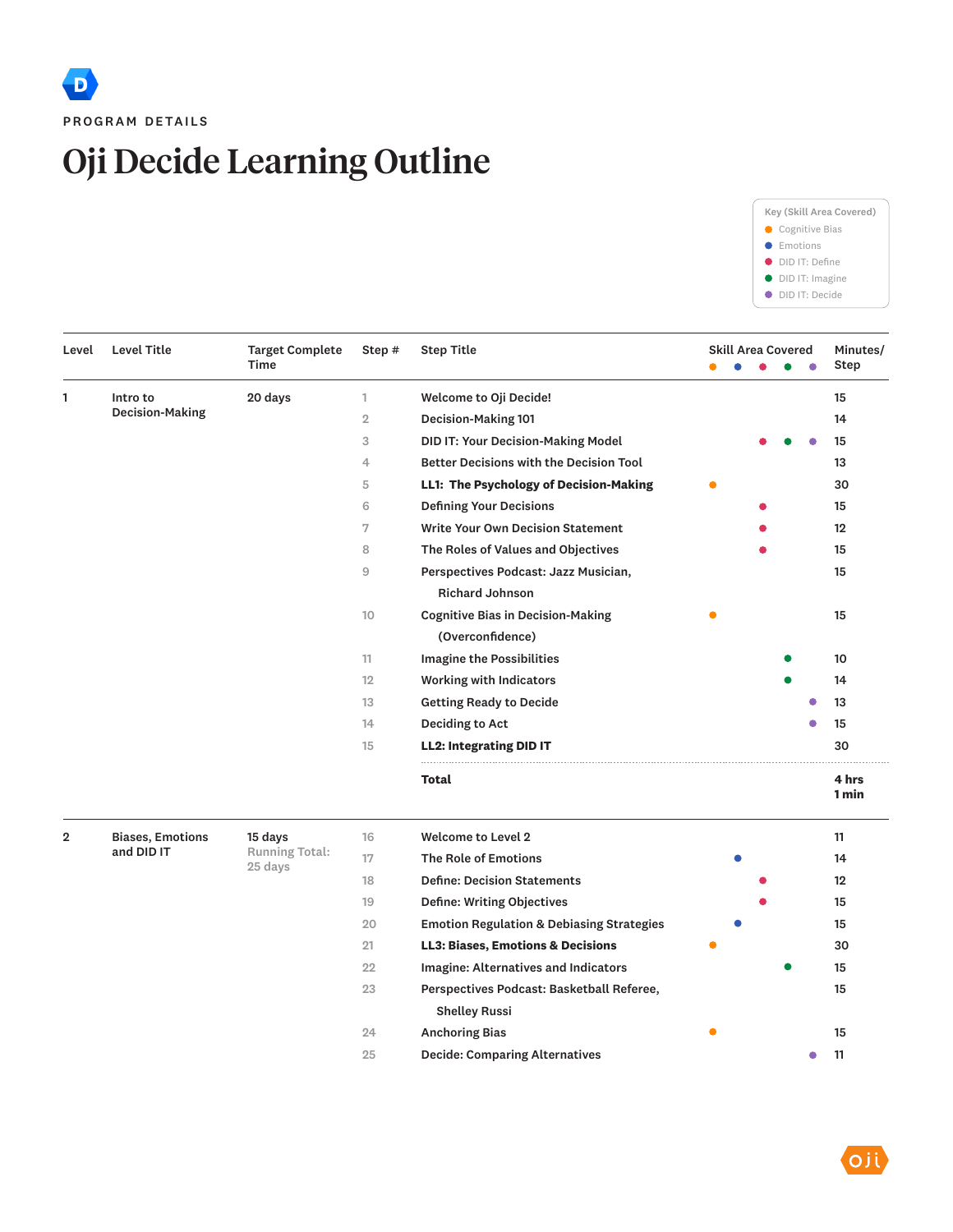## Oji Decide Learning Outline



| Level          | <b>Level Title</b>                    | <b>Target Complete</b><br>Time   | Step # | <b>Step Title</b>                               |  |  | <b>Skill Area Covered</b> |  | $\bullet$ | Minutes/<br>Step  |
|----------------|---------------------------------------|----------------------------------|--------|-------------------------------------------------|--|--|---------------------------|--|-----------|-------------------|
| $\overline{2}$ | <b>Biases, Emotions</b><br>and DID IT | 15 days<br><b>Running Total:</b> | 26     | <b>Approaches to Evaluating Alternatives</b>    |  |  |                           |  | Ο         | 15                |
|                |                                       |                                  | 27     | Uncertainty                                     |  |  |                           |  |           | 13                |
|                | (continued)                           | 25 days                          | 28     | Deciding                                        |  |  | 15                        |  |           |                   |
|                |                                       |                                  |        | Total                                           |  |  |                           |  |           | 3 hrs<br>$18$ min |
| 3              | <b>Decision</b>                       | 14 days                          | 29     | Welcome to Level 3!                             |  |  |                           |  |           | 11                |
|                | Opportunities                         | <b>Running Total:</b><br>40 days | 30     | A Practice for Life                             |  |  |                           |  |           | 13                |
|                |                                       |                                  | 31     | The Sunk Cost Fallacy                           |  |  |                           |  |           | 12                |
|                |                                       |                                  | 32     | <b>Decision Opportunities</b>                   |  |  | 13                        |  |           |                   |
|                |                                       |                                  | 33     | Perspectives Podcast: Retired DEA Agent,        |  |  | 15                        |  |           |                   |
|                |                                       |                                  |        | <b>John Austin</b>                              |  |  |                           |  |           |                   |
|                |                                       |                                  | 34     | When You're Not the Decision-Maker              |  |  |                           |  | 15        |                   |
|                |                                       |                                  | 35     | <b>Influencing Decisions with Values</b>        |  |  |                           |  |           | 15                |
|                |                                       |                                  | 36     | Preparing for DID IT Bootcamp                   |  |  |                           |  | 15        |                   |
|                |                                       |                                  | 37     | <b>DID IT Bootcamp: Define</b>                  |  |  |                           |  | 14        |                   |
|                |                                       |                                  | 38     | <b>DID IT Bootcamp: Imagine</b>                 |  |  |                           |  |           | 15                |
|                |                                       |                                  | 39     | <b>DID IT Bootcamp: Decide</b>                  |  |  |                           |  |           | 14                |
|                |                                       |                                  | 40     | 1:1 Coaching - Your Decision Skills Action Plan |  |  |                           |  |           | 15                |
|                |                                       |                                  |        | <b>Total</b>                                    |  |  |                           |  |           | 2 hrs<br>47 min   |
| $\overline{4}$ | Team                                  | 20 days                          | 41     | <b>Welcome to Level 4!</b>                      |  |  |                           |  |           | 9                 |
|                | <b>Decision-Making</b>                | Running Total:<br>60 days        | 42     | Who Really Makes the Decisions?                 |  |  |                           |  |           | 15                |
|                |                                       |                                  | 43     | <b>Confirmation Bias</b>                        |  |  |                           |  |           | 15                |
|                |                                       |                                  | 44     | <b>Defining Decisions in Organizations</b>      |  |  |                           |  |           | 14                |
|                |                                       |                                  | 45     | <b>From Values to Objectives</b>                |  |  |                           |  |           | 12                |
|                |                                       |                                  | 46     | <b>Organizational Objectives</b>                |  |  |                           |  |           | 12                |
|                |                                       |                                  | 47     | Perspectives Podcast: Hollywood Producer,       |  |  |                           |  |           | 15                |

| 4 | Team            | 20 days                                                                                                                                                                                                     | 41 | Welcome to Level 4!                 |    | 9  |
|---|-----------------|-------------------------------------------------------------------------------------------------------------------------------------------------------------------------------------------------------------|----|-------------------------------------|----|----|
|   | Decision-Making | <b>Running Total:</b><br>60 days                                                                                                                                                                            | 42 | Who Really Makes the Decisions?     |    | 15 |
|   |                 |                                                                                                                                                                                                             | 43 | <b>Confirmation Bias</b>            |    | 15 |
|   |                 |                                                                                                                                                                                                             | 44 | Defining Decisions in Organizations |    | 14 |
|   |                 | 45<br><b>From Values to Objectives</b><br><b>Organizational Objectives</b><br>46<br>47<br>Perspectives Podcast: Hollywood Producer,<br><b>Brad Fuller</b><br><b>Diverse Voices = Better Decisions</b><br>48 |    | 12                                  |    |    |
|   |                 |                                                                                                                                                                                                             |    |                                     | 12 |    |
|   |                 |                                                                                                                                                                                                             |    |                                     | 15 |    |
|   |                 |                                                                                                                                                                                                             |    |                                     |    |    |
|   |                 |                                                                                                                                                                                                             |    |                                     |    | 15 |